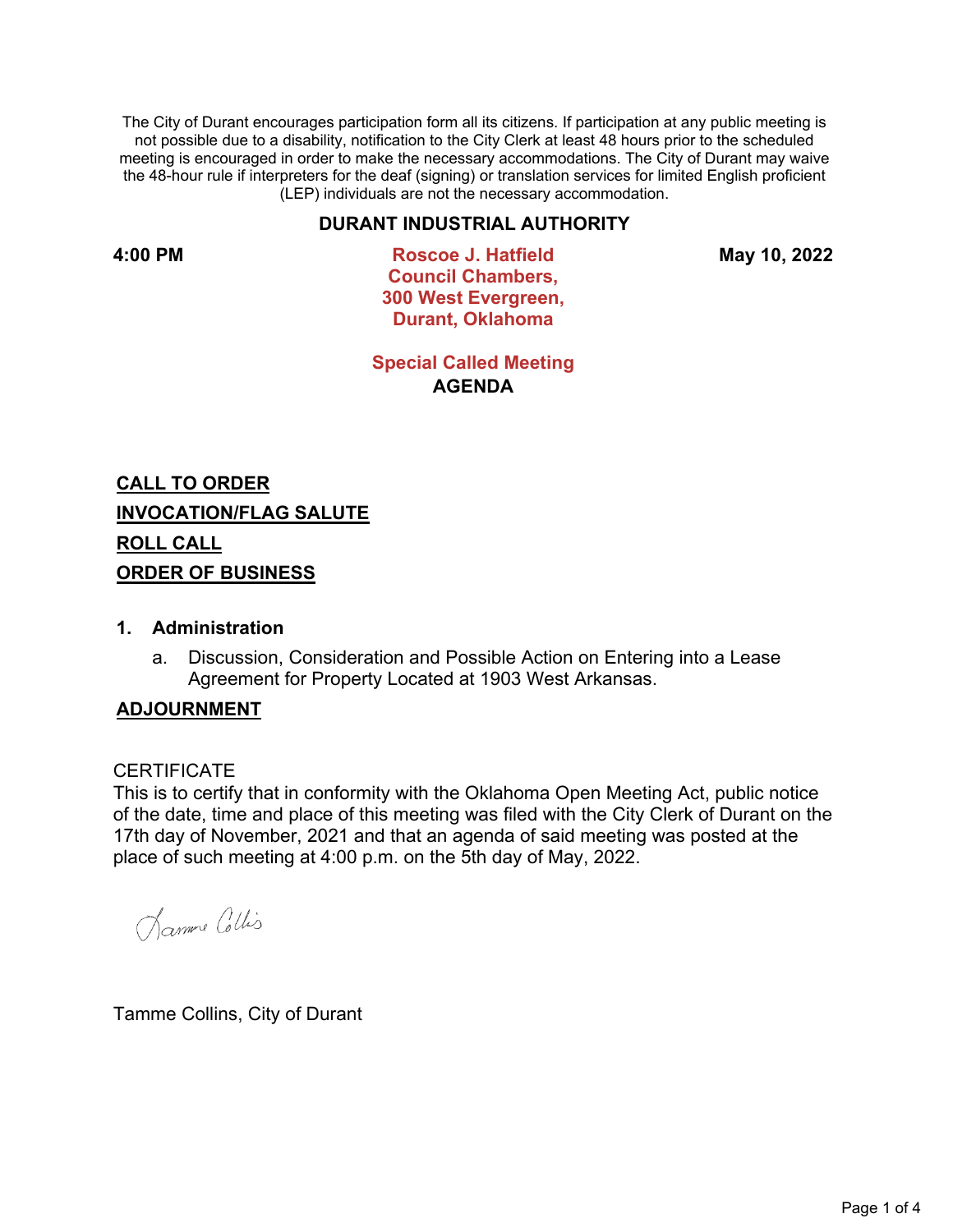Agenda Item: 1.a.



# **The City of Durant**

### **Memorandum**

| Date: | 5/10/2022                                                                                                                       |
|-------|---------------------------------------------------------------------------------------------------------------------------------|
| To:   | Mayor and City Council                                                                                                          |
| From: | Lisa Taylor, Director                                                                                                           |
| Re:   | Discussion, Consideration and Possible Action on Entering into a Lease Agreement for Property<br>Located at 1903 West Arkansas. |

Consider leasing property located at 1903 West Arkansas

# **Council Information / Action Requested**

**City Staff Information / Action Follow-up, if Council authorizes this action:**

### **ATTACHMENTS:**

1. BCW Group Warehouse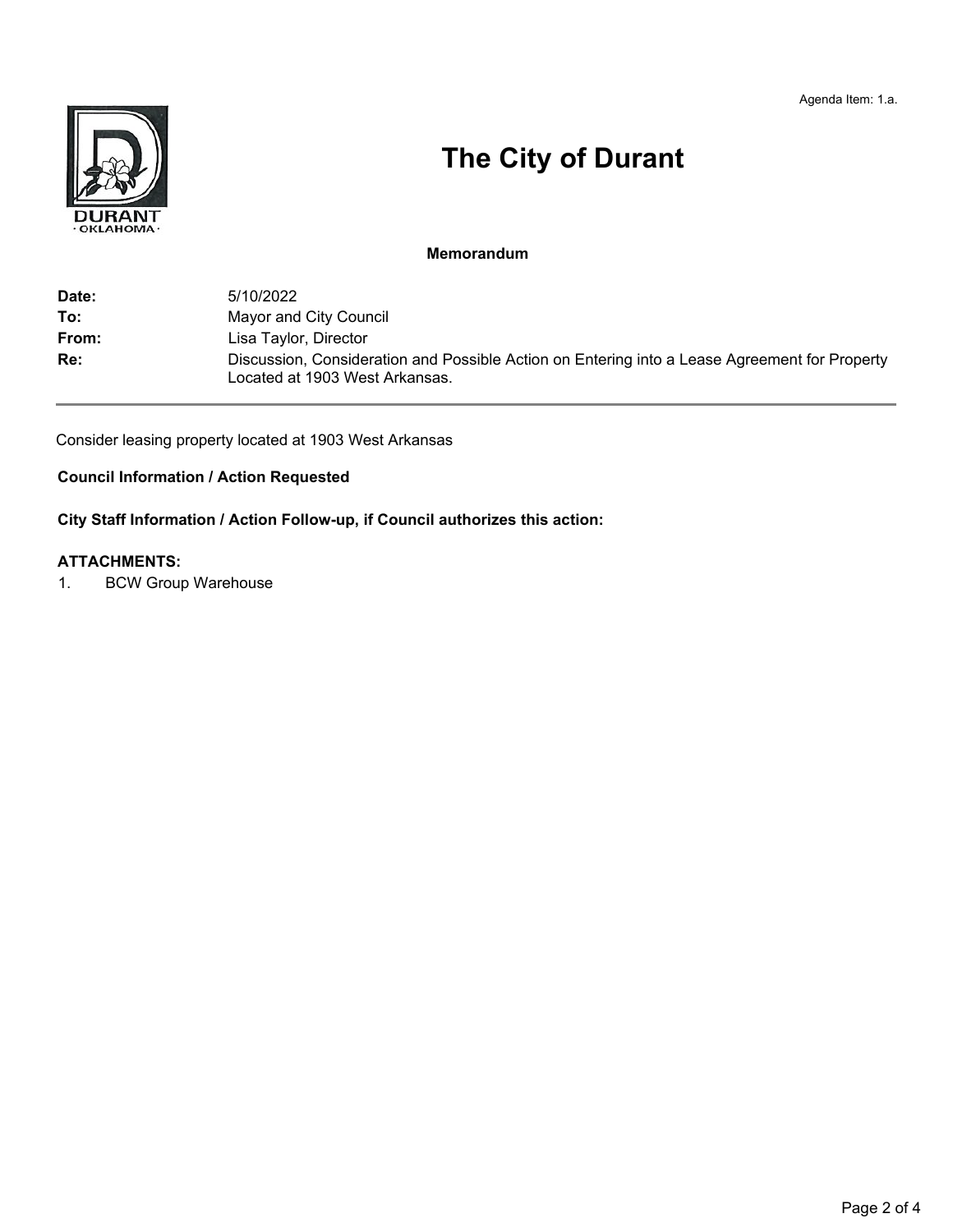

BCW Group, LLC is an ISBEE and HubZone Certified Medical Supply Company looking to open a facility in Durant. We have direct partnerships with multiple medical equipment manufacturers across the United States. These direct partnerships and being able to warehouse products have been key to our business expansion nationally with Indian Health Services. BCW Group is currently looking for industrial warehouse space to handle business growth. The facility will start with 2 full time employees and one part time with an hourly pay of \$17.00. We will be hiring up to 6 full time employees over the year for the warehousing of the distribution center. Below is a list of products we will be providing.

- 
- 
- Uniforms / Scrubs  **Bone Stimulators**
- $\bullet$  **Urology Supplies Wound Vacs**
- 
- Advanced Wound Care **Respiratory** Supplies
- **Hospital Furnishings Daily Living Aids**
- **Imaging Equipment Audiology**
- 
- 
- 
- **Mobility Aids PPE Products**
- **Breast Pumps Ostomy Supplies**
	-
	-
- **Enteral Feeding Supplies Orthotics and Prosthetics**
	-
	-
	-
- **Diabetic Supplies Continuous Glucose Monitoring**
- Compression Hose  **Hospital / Medical Supplies**
- **Incontinence Supplies Rehabilitation / Therapy Equipment**